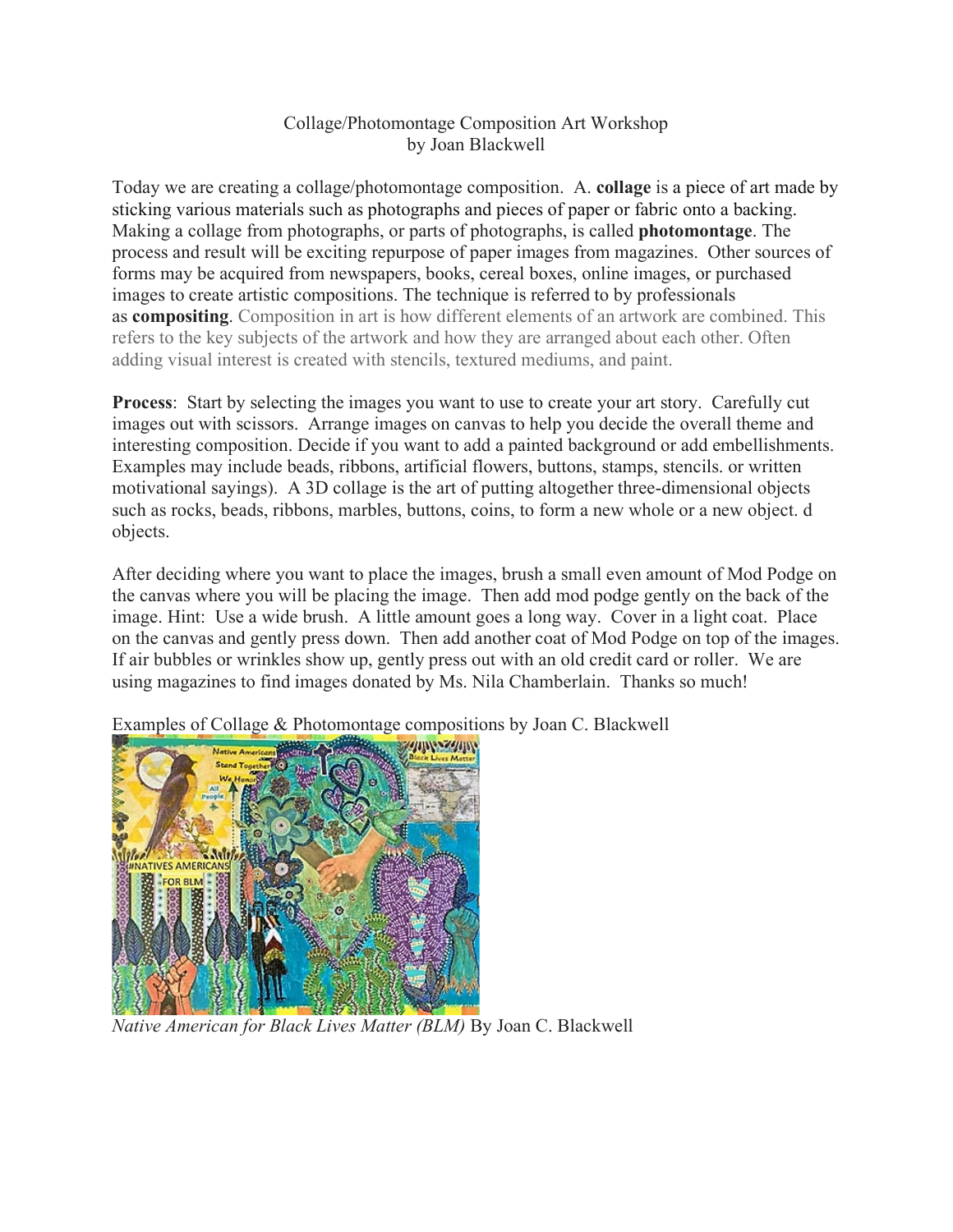

*Dreams* by Joan C. Blackwell